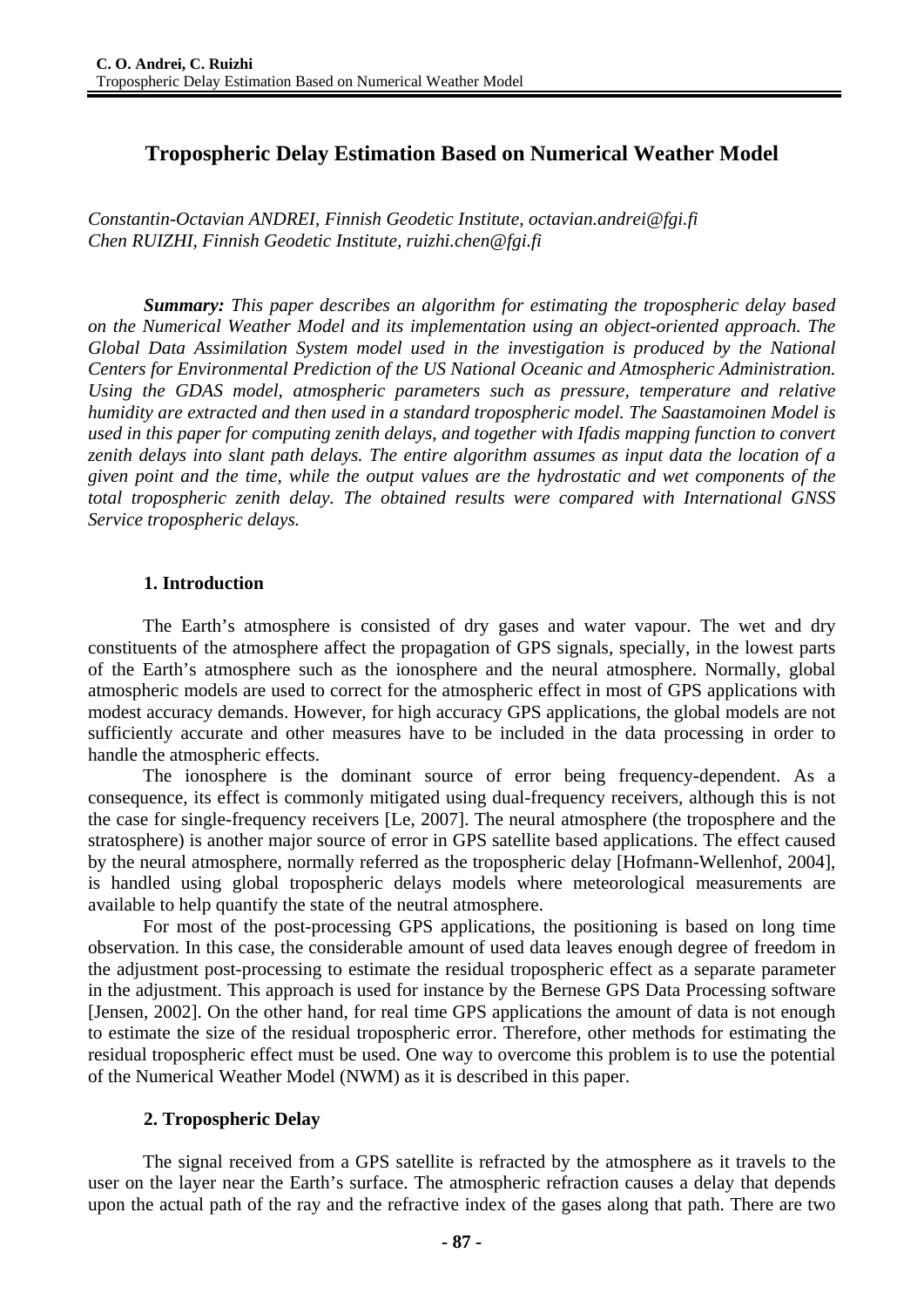major delay effects of the troposphere: the dry or hydrostatic tropospheric delay and the wet or nonhydrostatic tropospheric delay.

Following Hofmann-Wellenhof (2004), the tropospheric path delay is defined as the difference between actual ray path and the geometrical:

$$
\Delta^{Trop} = \int nds - \int ds = \int (n-1)ds \tag{1}
$$

with *n* denoting the refractive index.

Usually, instead of the refractive index n the refractivity

$$
N^{Trop} = 10^6 (n-1)
$$
 (2)

is used so that Eq.(1) becomes:

$$
\Delta^{Trop} = 10^{-6} \int N^{Trop} ds \tag{3}
$$

The refractivity can be determined using the expression below from Langley (1996):

$$
N = k_1 \frac{P_d}{T} Z_d^{-1} + \left(k_2 \frac{e}{T} + k_3 \frac{e}{T^2}\right) Z_w^{-1}
$$
 (4)

where the dry part is denoted by subscript d, and subscript w denotes the wet part,  $k_1, k_2$  and  $k_3$  are constants,  $P_d$  is the partial pressure of the dry air, *T* temperature and *e* is the partial pressure of water vapour,  $Z_d$  and  $Z_w$  are the compressibility factors for dry air and water vapour respectively. The first term of Eq.(4) is called the dry refractivity, since it depends only on the dry constituents. The term in the last bracket is correspondently called wet refractivity. Alternatively, the terms hydrostatic and non-hydrostatic refractivity are also found in the literature. However, the former ones are used in this paper.

The total tropospheric delay,  $\Delta^{Trop}$ , can now be determined as:

$$
\Delta^{Trop} = 10^{-6} \int N_d ds + 10^{-6} \int N_w ds \tag{5}
$$

The dry component of the tropospheric delay is about 90% of the total delay, corresponds to approximately 2.3 m in the zenith direction and varies with the local temperature and atmospheric pressure [Spilker, 1996]. The wet component is generally smaller, from a few mm in dry artic areas or in deserts to 40 cm in tropical regions, and less predictable even with surface measurements [Brunner and Welsch, 1993].

#### **3. Numerical Weather Model**

The Numerical Weather Models are three dimensional models of the atmospheric conditions in the lowest part of the atmosphere, from the surface of the Earth up to an altitude of about 30 km. The models contain predicted information about different meteorological parameters such as temperature, relative humidity, geopotential height, and two horizontal wind components. The purpose of the NWM is to predict the future state of the atmospheric circulation from the information on the present conditions by using numerical approximations of the dynamical equations describing the atmospheric circulation [Holton, 1992].

#### **3.1. GDAS model**

The GDAS (Global Data Assimilation System) model used for this study is produced by the National Centers for Environmental Prediction (NCEP) of the US National Oceanic and Atmospheric Administration (NOAA) and shown in Fig. 1. The output data have a temporal resolution of 6 hours with 3 h forecast cycles. This means that a final analysis takes place four times per day, i.e., at 00, 06, 12 and 18 UTC and serves as basis for predictions in 3 h intervals. The output data has a horizontal resolution of  $1^{\circ} \times 1^{\circ}$  and a vertical resolution of 23 pressure layers up to 20 hPa. The GDAS weather fields contain 35 different quantities, but the most interesting for this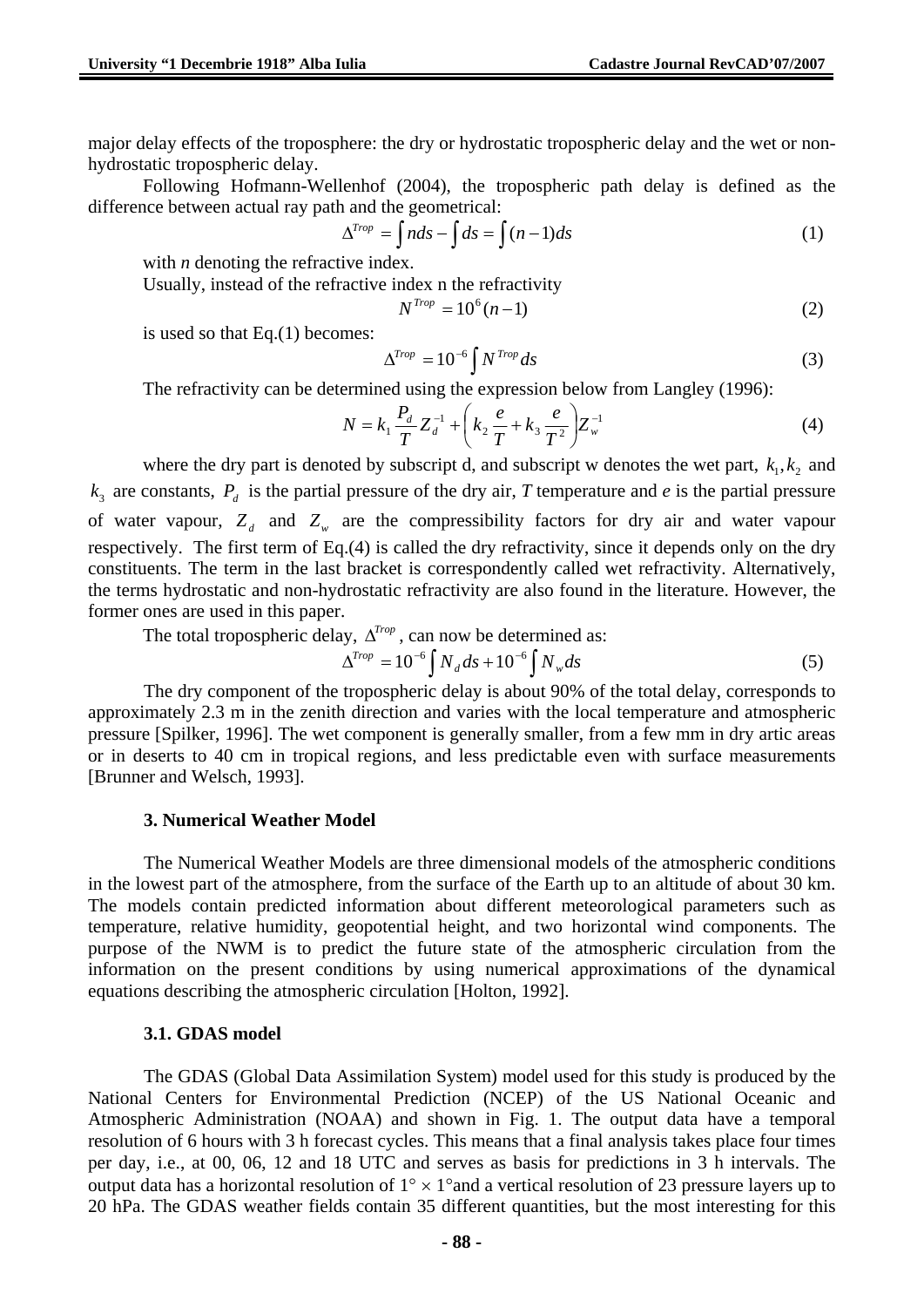study were geopotential height (23 layers, between 1000 … 10 hPa), temperature (23 layers, same pressure levels as for geopotential height) and relative humidity (21 layers same as pressure levels, except the last two of 50 and 20 hPa).



longitude [degree]

Fig. 1: Data representation in the global Numerical Weather Model





## **3.2. Data extraction strategy**

Many troposphere models need meteorological information at the observation height as input, with pressure being of an essential parameter for determination of wet zenith delays. The accuracy requirement is in the range of 0.5 hPa to a maximum of 1 hPa corresponding to roughly 1.5 to 3 mm error in  $\Delta_{w}^{Trop}$ .

Schueler (2001) analyzed different approaches to extract meteorological data from a NWM. In brief, three main steps for data extraction were carried out:

- Vertical interpolation (Figure 2a) is performed with respect to observation height for all four nearest neighbouring horizontal grid points of the weather field. Pressure data are interpolated by exponential function, while temperature and relative humidity are obtained by linear interpolation.
- Horizontal interpolation (Figure 2b) is performed with all four neighbouring points using normalized weights defined by the reciprocal spherical distance between target and grid point raised to the weighting power c (here 1.5 was chosen).
- Interpolation in time domain is performed using either linear functions or cubic splines.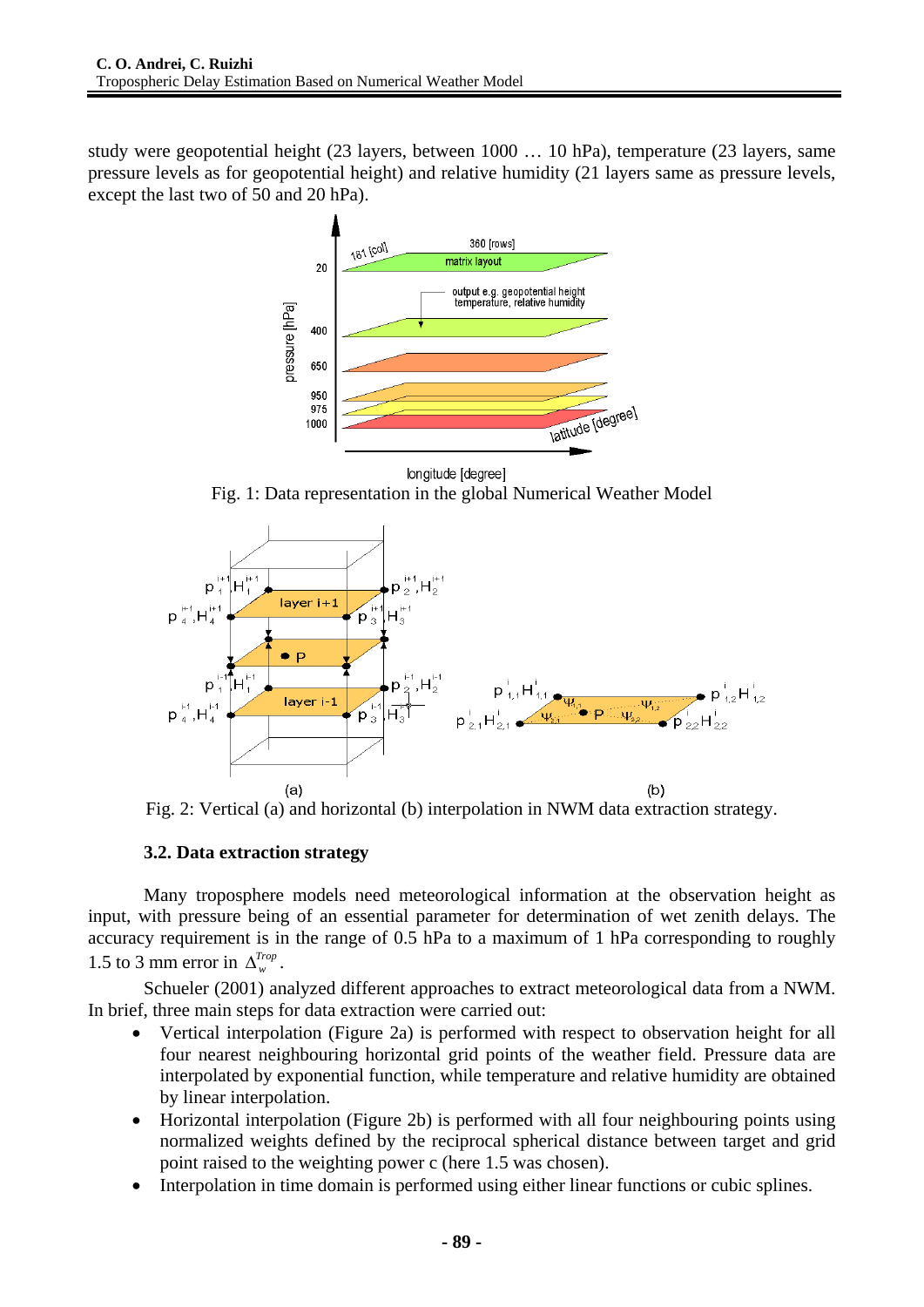#### **4. Tropospheric Delay Modelling**

In GPS applications, the tropospheric delay is handled by means of global tropospheric delay models based on climate data. Some models are explicitly dependent on surface meteorological data and others use the coordinates (latitude and height) of the GPS station.

#### **4.1. The Saastamoinen Model**

Saastamoinen (1973) developed both a precise model and a simpler standard model. The standard model, which is given below, is widely used in GPS applications and is a three-parameter model:

$$
\Delta^{Trop} = 0.002277 \cdot \left[ P + \left( \frac{1255}{T} + 0.05 \right) \cdot e \right]
$$
 (6)

where  $P$  is the surface atmospheric pressure in mbar,  $T$  is the surface temperature in Kelvin, *e* is the surface partial pressure of water vapor in mbar.

Mendes and Langley (1998) assessed a various number of zenith delay prediction models using a one-year data set of radiosonde profiles from 50 stations distributed worldwide. The results of their assessment are the following. The Saastamoinen had outstanding performance with submillimeter bias and RMS scatter for hydrostatic zenith delay with respect to the benchmark values. Saastamoinen was ranked among the best for wet zenith delay, and had a better match with radiosonde ray tracing results, less then 1 cm of bias and a few centimeters of RMS scatter for total zenith delay. Conversely, the Hopfield model, which also uses  $P, T, e$  at the observation location as input, tends to over-predict the zenith delay except for the equatorial region.

#### **4.2. Ifadis mapping function**

The total tropospheric delay for a satellite signal received at any elevation angle can be estimated, by first, determining the zenith delay and then multiplying the zenith delay with a unitless mapping factor. The factor is determined by a mapping function,  $m(E)$ , and often both a hydrostatic and a wet mapping function is used, so that the total delay at any elevation, *E* , is determined as:

$$
\Delta^{Trop} = \Delta_d^{Trop} \cdot m_d(E) + \Delta_w^{Tropo} \cdot m_w(E) \tag{7}
$$

where  $\Delta_A^{Trop}$  is the zenith dry delay,  $\Delta_w^{Trop}$  is the zenith wet delay,  $m_d(E)$  and  $m_w(E)$  are the dry and wet mapping functions that magnify the tropospheric delay as the elevation angle *E* decreases. The mapping factor is about 4 for a 15° elevation angle, about 6 for a 10° elevation angle, and about 10 for a 5° elevation angle.

Several mapping functions have been developed during the last decades such as Ifadis (1986), Herring (1992), Niell (1996). They use the following type of the mapping function that is elevation angle dependent:

$$
M(E) = \frac{1 + \frac{a}{1 + \frac{b}{1 + c}}}{\sin E + \frac{a}{\sin E + \frac{b}{\sin E + c}}}
$$
(8)

Apart from different representations, the mapping functions differ in parameterization of the coefficients  $a, b$ , and  $c$ . Since these parameters depend on the quotient of the scale height and the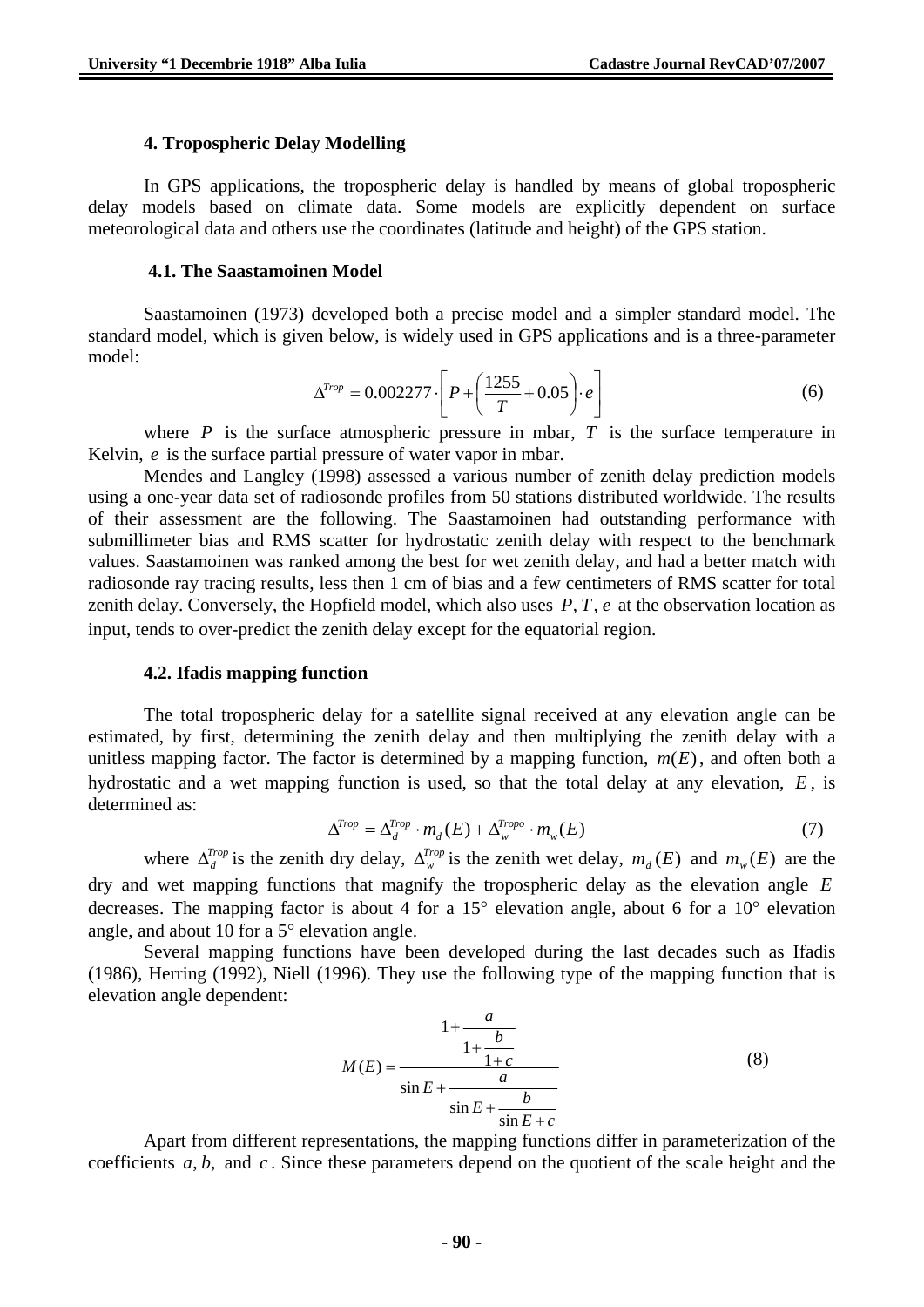radius of the earth, best fits are to be found from either standard profiles or profiles from radiosonde data [Kleijer, 2004].

Mendes (1999) analyzed 12 different mapping functions, using the same radiosonde data as for the zenith delay tests mentioned before. He concluded that the Niell mapping function (NMF) [Niell, 1996] is the overall best mapping function when no meteorological data is available. If meteorological observations are available, the Ifadis and MTT [Herring, 1992] mapping function are recommended.

In 1992, Ifadis investigated real weather profiles from various sites distributed over large areas of the world and with different climatic conditions. For most of the stations, Ifadis had a three-year database in the period 1978-1984. Using a ray-tracing algorithm, he developed a global hydrostatic mapping function that can be used down to 2° elevation angle, and determined the following constants:

$$
a = 0.1237 \cdot 10^{-2} + 0.1316 \cdot 10^{-6} (P - 1000) + 0.1378 \cdot 10^{-5} (t - 15) + 0.8057 \cdot 10^{-5} \sqrt{e}
$$
  
\n
$$
a = 0.3333 \cdot 10^{-2} + 0.1946 \cdot 10^{-6} (P - 1000) + 0.1040 \cdot 10^{-6} (t - 15) + 0.1747 \cdot 10^{-4} \sqrt{e}
$$
 (9)  
\n
$$
c = 0.078
$$

The non-hydrostatic mapping function has the constants [Mendes, 1999]:

$$
a = 0.5236 \cdot 10^{-3} + 0.2471 \cdot 10^{-6} (P - 1000) - 0.1724 \cdot 10^{-6} (t - 15) + 0.1328 \cdot 10^{-4} \sqrt{e}
$$
  
\n
$$
a = 0.1705 \cdot 10^{-2} + 0.7348 \cdot 10^{-6} (P - 1000) + 0.3767 \cdot 10^{-6} (t - 15) + 0.2147 \cdot 10^{-4} \sqrt{e}
$$
(10)  
\n
$$
c = 0.05917
$$

with *P* total surface pressure in mbar, *e* surface partial pressure of water vapour in mbar, and *t* surface temperature in Celsius.

In this paper, instead of applying default meteorological values of the standard atmosphere, more realistic temperature, pressure and partial pressure vapour water values are extracted from the GDAS and then used in a tropospheric model. The Ifadis mapping function is used together with the Saastamoinen model.

#### **5. Implementation**

The entire algorithm was implemented using an object-oriented approach in  $C_{++}$ programming language and the main steps are presented in Figure 3.



Fig. 3: Main steps of the software implementation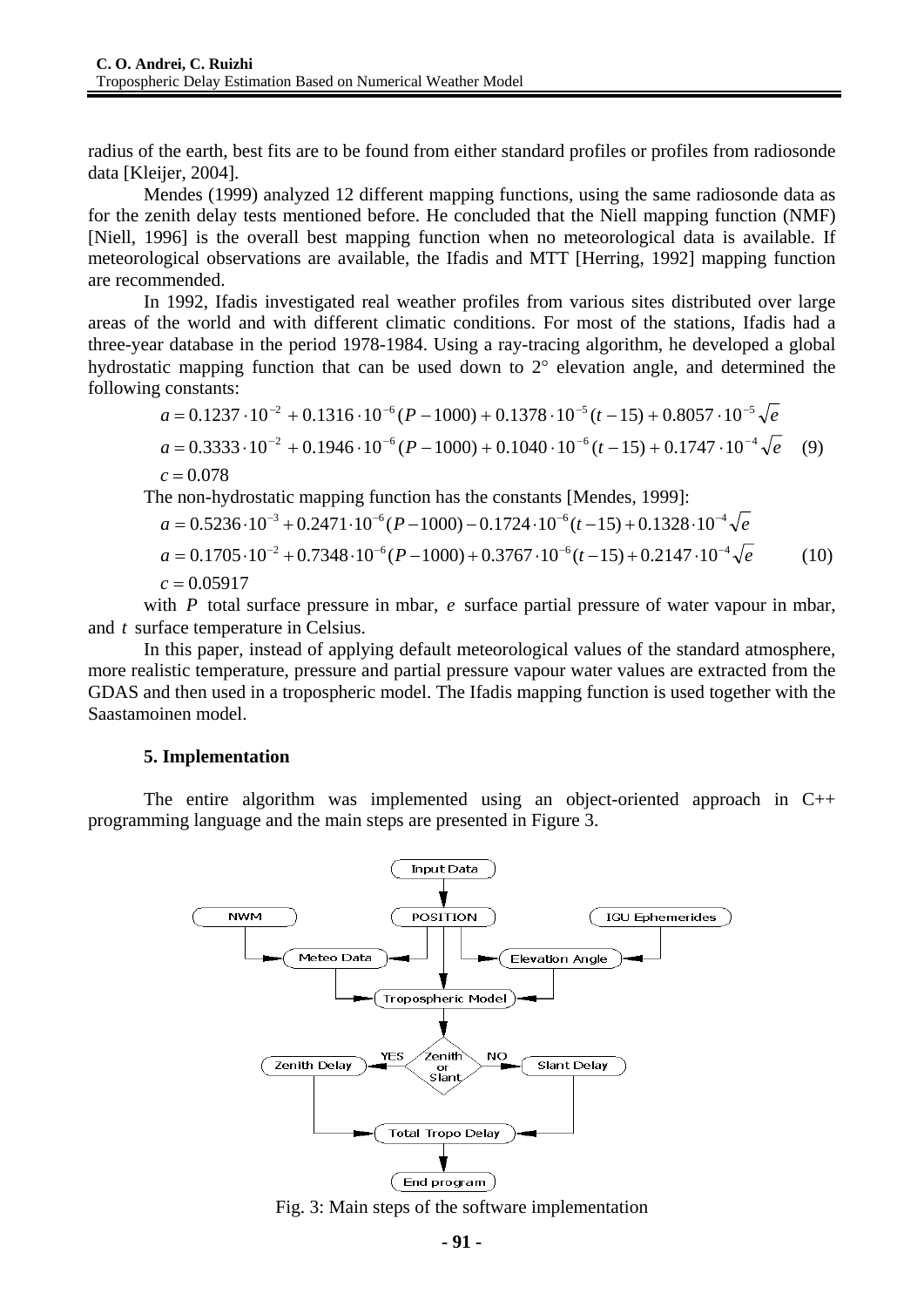Observing Fig. 3 one can see that the user has to introduce the location of the observation site. The meteorological data are extracted from NWM model according with the geocentric latitude and the orthometric height of the observation site. If only zenith delay is concerned, then the meteorological values are directly used in the standard tropospheric model to compute both nonhydrostatic and wet contribution of the delay, and finally the total zenith tropospheric delay. On the other hand, if the slant path delay is the case, then the elevation angle is computed based on IGU satellite ephemerides and is taken into account by the tropospheric model.

## **6. Experiments And Analysis**

The observation station was chosen the permanent GPS reference station located at Metsähovi, Kirkkonummi (40km east from Helsinki). Data were downloaded as archive files from NOAA's ftp-server<sup>1</sup> for four different days of the year 2006: January 1<sup>st</sup>, March 20<sup>th</sup>, June 15<sup>th</sup>, and September  $25<sup>th</sup>$ .

|  |  | Table 1: The location of observation site METS |  |
|--|--|------------------------------------------------|--|
|--|--|------------------------------------------------|--|

| Station ID | Geodetic coordinates  |                       |        |  |  |
|------------|-----------------------|-----------------------|--------|--|--|
|            | Latitude              | Longitude             |        |  |  |
| METS       | $60^{\circ}13'03.0''$ | $24^{\circ}41'43.1''$ | 94.6 m |  |  |

The International GNSS Service (IGS) *final tropospheric zenith delays*<sup>2</sup> were used as the reference values in the assessment. The IGS zenith delays were produced with an interval of 2 hours, accuracy of 4 mm, and latency of 4 weeks.



Fig. 4: Comparison of zenith tropospheric delays derived from NWM and the final values produced by IGS for the station METS- Finland.

 $\overline{a}$ 

<sup>1</sup> ftp://www.arl.noaa.gov/pub/archives/gdas1

<sup>2</sup> http://igscb.jpl.nasa.gov/components/prods.html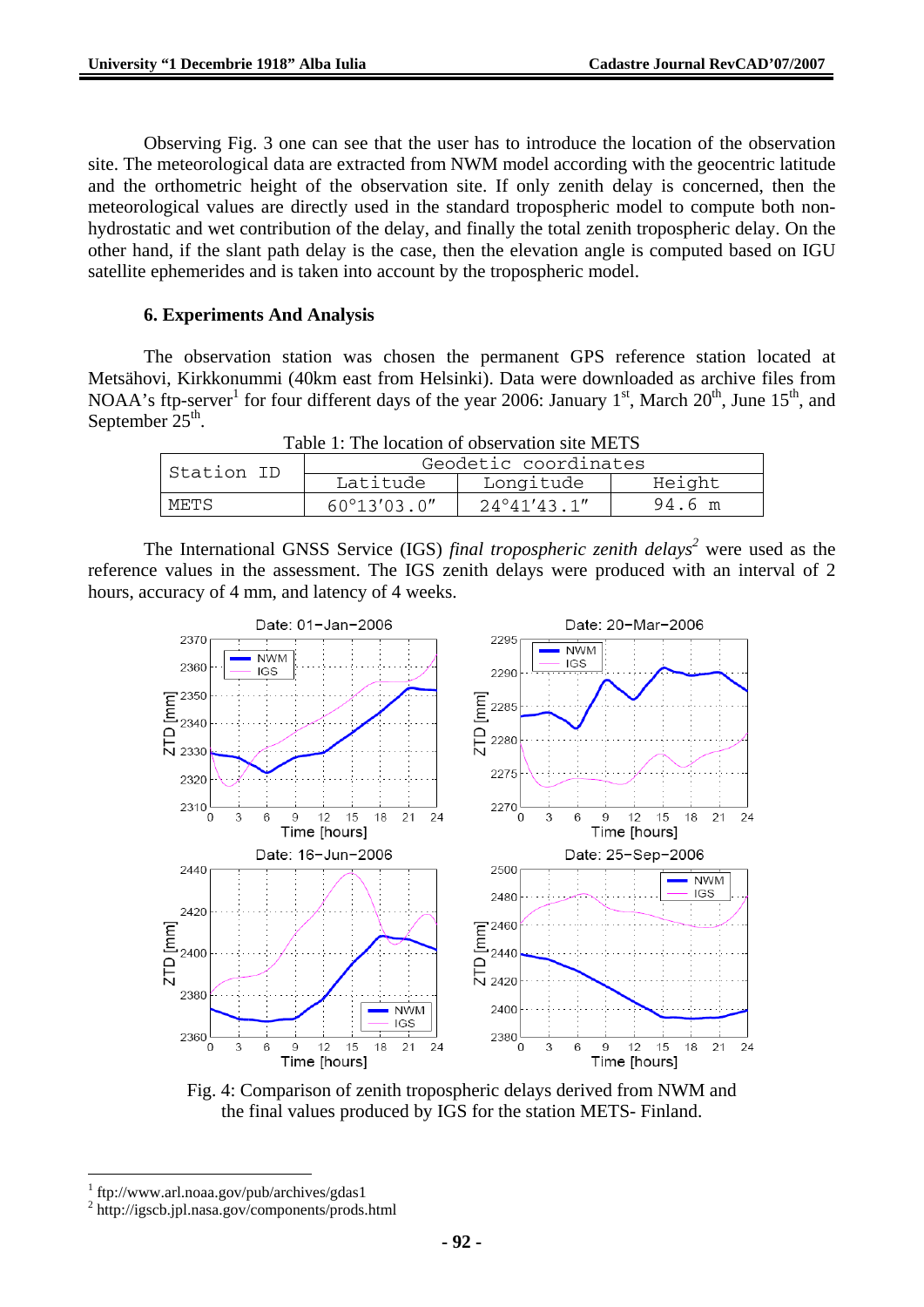

Fig. 5: Difference in zenith tropospheric delay between the NWM-derived estimates and IGS products at the IGS station METS, Finland

Fig. 5 shows the difference between zenith total delays (ZTD) determined using NWM approach and IGS products. The difference between the NWM-derived and IGS-based zenith total delays has a mean that varies in the range between  $-5.9$  cm (September  $25<sup>th</sup>$ ) and  $+1.1$  cm (March  $20<sup>th</sup>$ ). These results were obtained using 12 instances in time per the specific day. The mean is significant and indicates a bias between the two different types of zenith delays. However, this has not been investigated any further in connection with this work. On September  $25<sup>th</sup>$ , the RMS represents 6.0 cm that looks different from the values of other seasons. A summary of the statistics for all four cases is given in Table 2.

| bascu zchith total uchavs |                            |                      |                      |        |      |     |  |  |
|---------------------------|----------------------------|----------------------|----------------------|--------|------|-----|--|--|
|                           |                            | Statistics [NWM-IGS] |                      |        |      |     |  |  |
| Nr.<br>test               | Date                       | Min                  | Max                  | Mean   | Std. | RMS |  |  |
|                           |                            | [cm]                 | $\lceil$ cm $\rceil$ | [cm]   | cm]  | cm] |  |  |
|                           | 1 <sup>st</sup><br>January | 0.8                  | $-1.2$               | $-0.6$ | 0.7  | 0.9 |  |  |
|                           | March $20^{\text{th}}$     | 1.5                  | 0.8                  |        | 0.2  | 1.2 |  |  |
|                           | June                       | 0.2                  |                      | $-2.5$ | 1.6  | 2.9 |  |  |
|                           | September 25 <sup>th</sup> |                      |                      | $-5.9$ |      | 6.0 |  |  |

Table 2: Mean, standard deviation and RMS of the difference between NWM-derived and IGSbased zenith total delays

In order to determine the total delay for satellite signal at any elevation angles, the hydrostatic and wet mapping functions given by Ifadis can be applied to the hydrostatic and wet zenith delays determined from GDAS-model.

## **7. Conclusions And Future Work**

This paper described a way for estimating the tropospheric delay based on numerical weather models. The test results indicate that the NWM-derived tropospheric zenith delays are close to the final tropospheric zenith delays produced by IGS, the accuracy is within 5 cm. This is a good